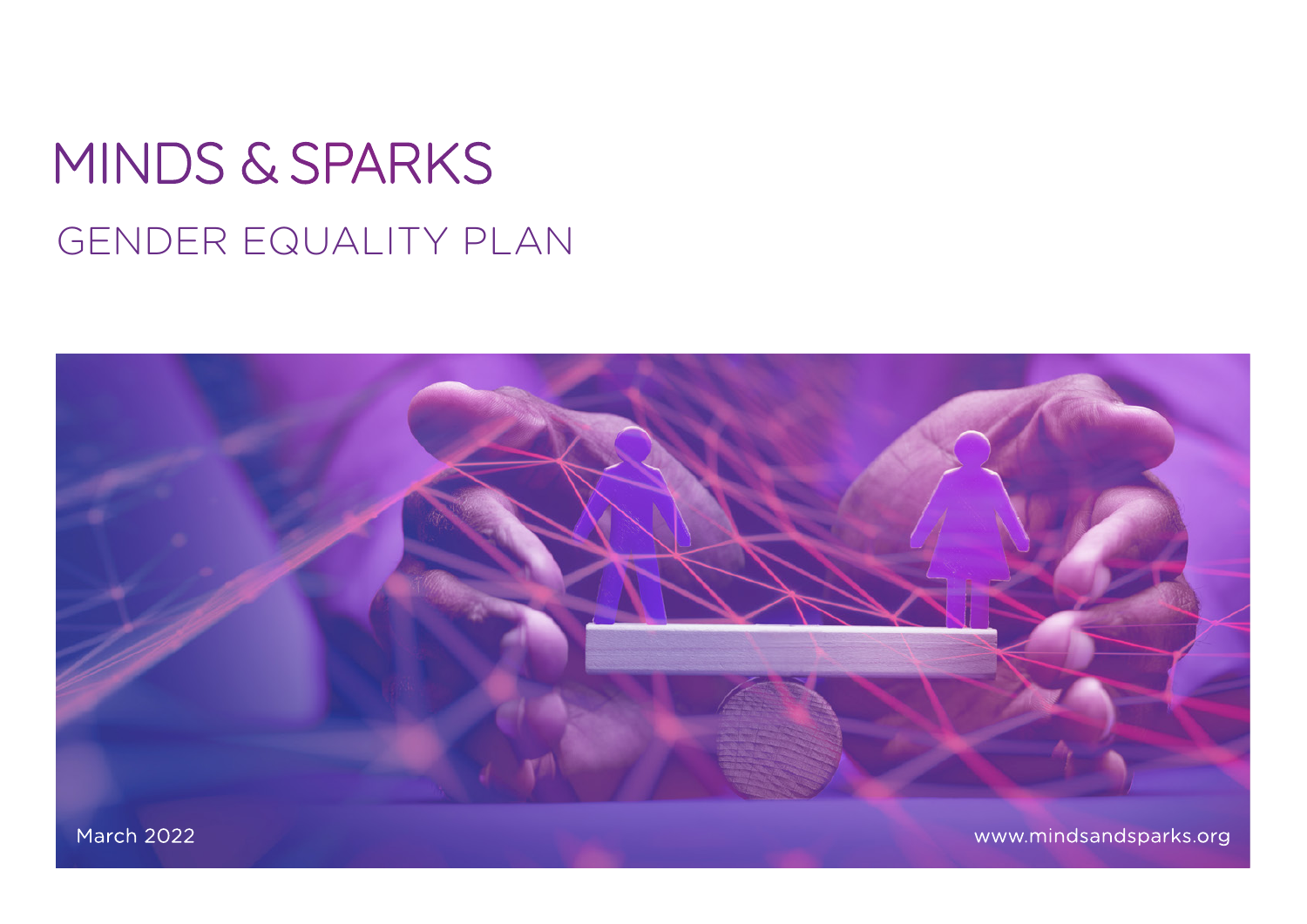#### COMMITMENT & RESOURCES

Gender Equality is a subject of highest priority at MINDS & SPARKS. In order to ensure gender balance and equal opportunities for everyone, the management will be dedicated to the implementation and regular monitoring of the set Gender Equality Plan measures. To this end, shared responsibility and continuous efforts will ensure wellbeing, health, safety and an overall pleasant working environment for all employees.



### OUR VISION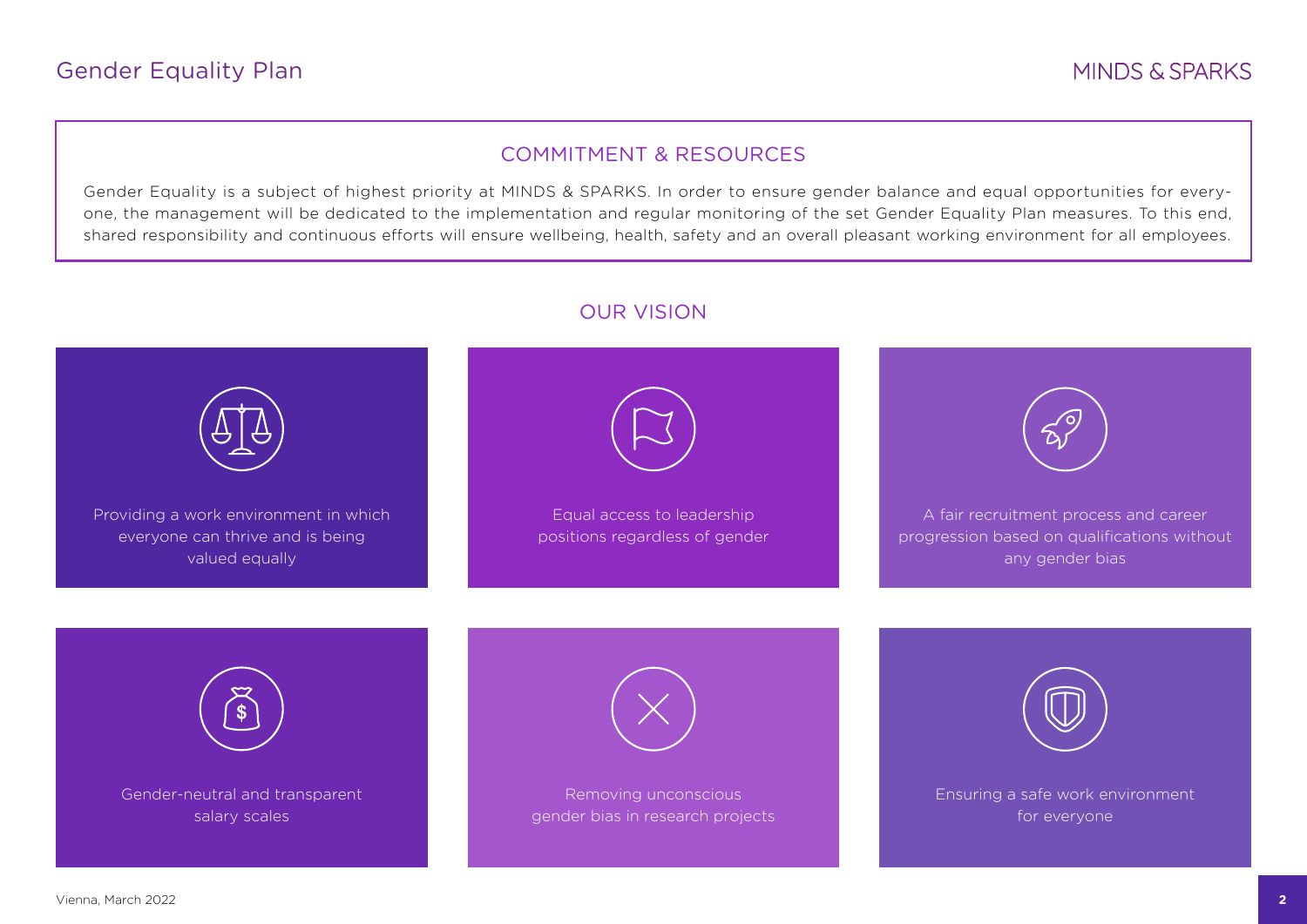## Gender Equality Plan

## MINDS & SPARKS

|                                                                                 |                                                                                                   |                                                                               | 3                                                                                                             |                                                                              |
|---------------------------------------------------------------------------------|---------------------------------------------------------------------------------------------------|-------------------------------------------------------------------------------|---------------------------------------------------------------------------------------------------------------|------------------------------------------------------------------------------|
| Area                                                                            | Year 1 (2022)                                                                                     | Year 2 (2023)                                                                 | Year 3 (2024)                                                                                                 | Monitoring                                                                   |
| Work<br>life balance and<br>organisational culture                              | Offer support on work<br>life balance                                                             | Flexible working hours to<br>balance work and family life                     | Active mentoring after<br>career breaks for<br>reintegration                                                  | Continuous assessment of<br>employees' impressions<br>and needs              |
| Gender balance in<br>leadership and decision<br>making                          | <b>Gender Equality training</b><br>for decision makers<br>and leaders                             | Support and mentoring for<br>female employees to<br>enhance competencies      | Introduce gender quotas                                                                                       | Regular monitoring of data<br>regarding gender<br>distribution               |
| Gender equality in<br>recruitment and career<br>progression                     | Open and publicly<br>advertised recruitment<br>and selection procedures                           | Introduce policies to remove<br>gender bias in the<br>recruitment process     | Introduce gender quotas                                                                                       | Regular monitoring of data<br>regarding gender<br>distribution               |
| Integration of the<br>gender dimension into<br>research and training<br>content | Develop strategies to<br>improve the inclusion<br>of the gender dimension<br>in research projects | Review all projects regarding<br>the consideration of the<br>gender dimension | Training sessions for<br>employees in order to<br>diminish unconscious<br>gender bias in research<br>projects | Assessing projects                                                           |
| Measures against<br>gender based violence,<br>including sexual<br>harassment    | Awareness training about<br>gender based violence for<br>employees                                | Reporting channels for any<br>case of gender based<br>violence                | Introducing a zero<br>tolerance<br>policy regarding<br>discrimination                                         | Regular assessment of the<br>perceived work culture and<br>upcoming problems |